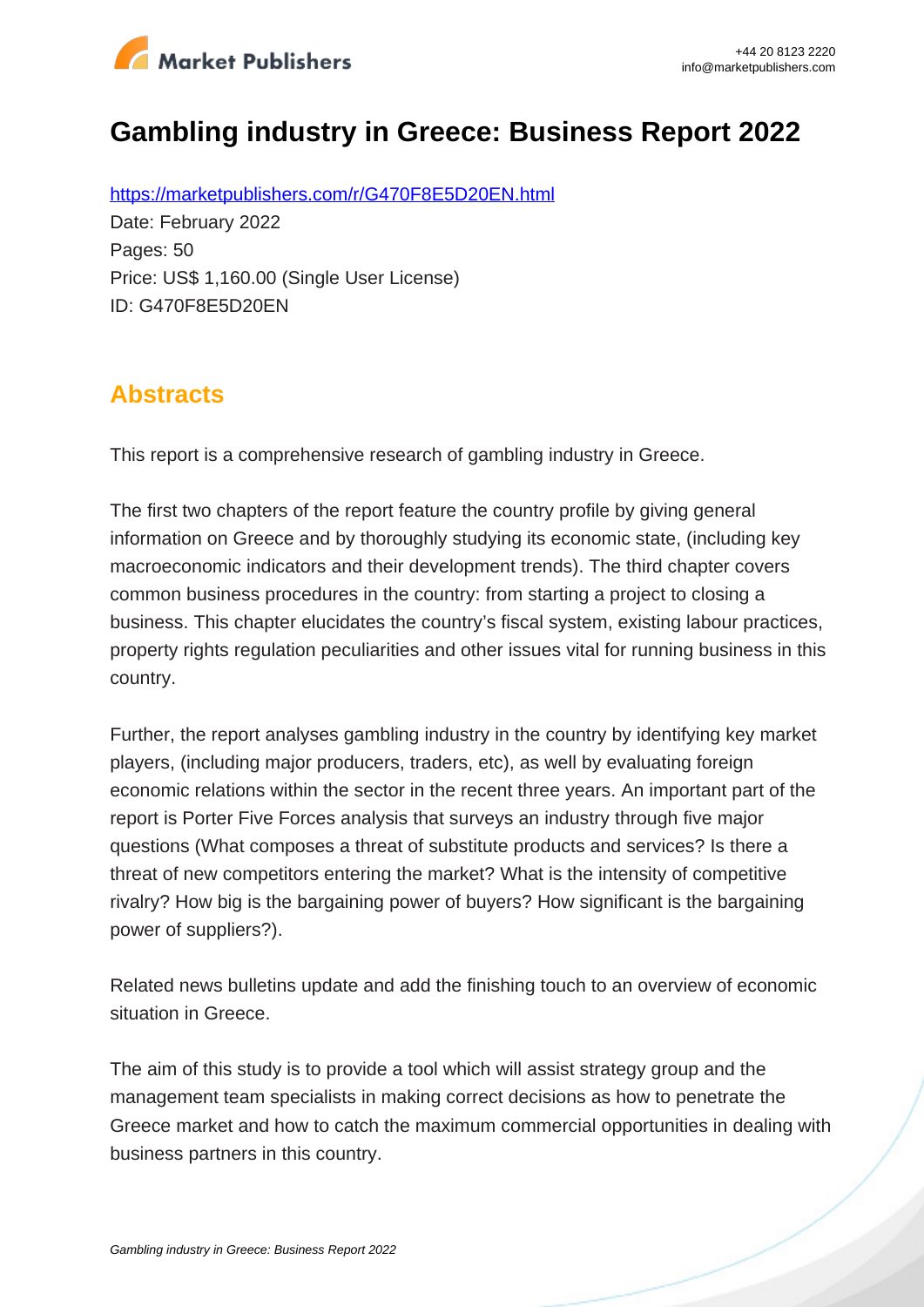

## **Contents**

## **1. GREECE: COUNTRY PROFILE**

- 1.1. Geographical position
- 1.2. Historical background
- 1.3. Demography
- 1.4. Administrative divisions
- 1.5. Political situation
- 1.6. Economic situation
- 1.7. Foreign relations

1.8. Social environment and culture. Cultural differences and their impact on business negotiations

## **2. GREECE: FINANCIAL AND ECONOMIC PROFILE**

- 2.1. Country's Gross Domestic Product (GDP): historical trends and projection
- 2.2. Industrial production outlook
- 2.3. Greece foreign trade
- 2.4. Current investment climate
- 2.5. Labor market overview. Current employment state
- 2.6. Ratings by major rating agencies

#### **3. PECULIARITIES OF DOING BUSINESS IN GREECE**

- 3.1. Procedures for starting a business
- 3.2. Routine for building permits obtaining
- 3.3. Registration of ownership rights
- 3.4. Basic terms of providing business loans by banks
- 3.5. Measures for investments protection
- 3.6. Tax system
- 3.7. Foreign trade transactions
- 3.8. Debt collection
- 3.9. Business liquidation

## **4. GREECE GAMBLING INDUSTRY OVERVIEW**

#### **5. GREECE GAMBLING INDUSTRY PORTER FIVE FORCES ANALYSIS**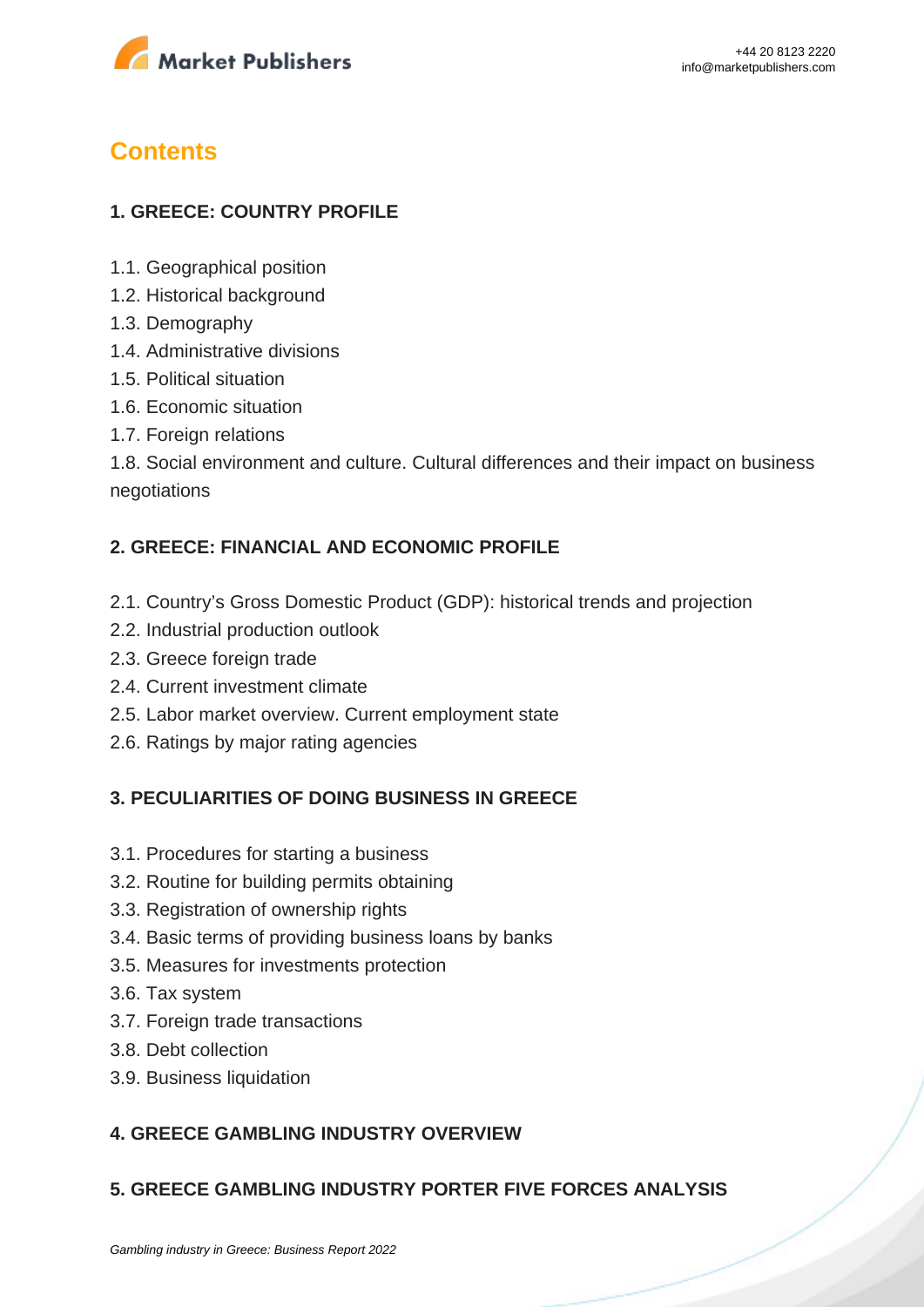

#### **6. GREECE ECONOMY NEWS AND ANALYSIS DIGEST**

\*Please note that Gambling industry in Greece: Business Report 2022 is a half ready publication.

 It only requires updating with the help of new data that are constantly retrieved from Publisher's databases and other sources. This updating process takes 3-5 business days after order is placed. Thus, our clients always obtain a revised and updated version of each report. Please also note that we do not charge for such an updating procedure. Business Analytic Center (BAC) has information for more than 25,000 different products available but it is impossible to have all reports updated immediately. That is why it takes 3-5 days to update a report after an order is received.